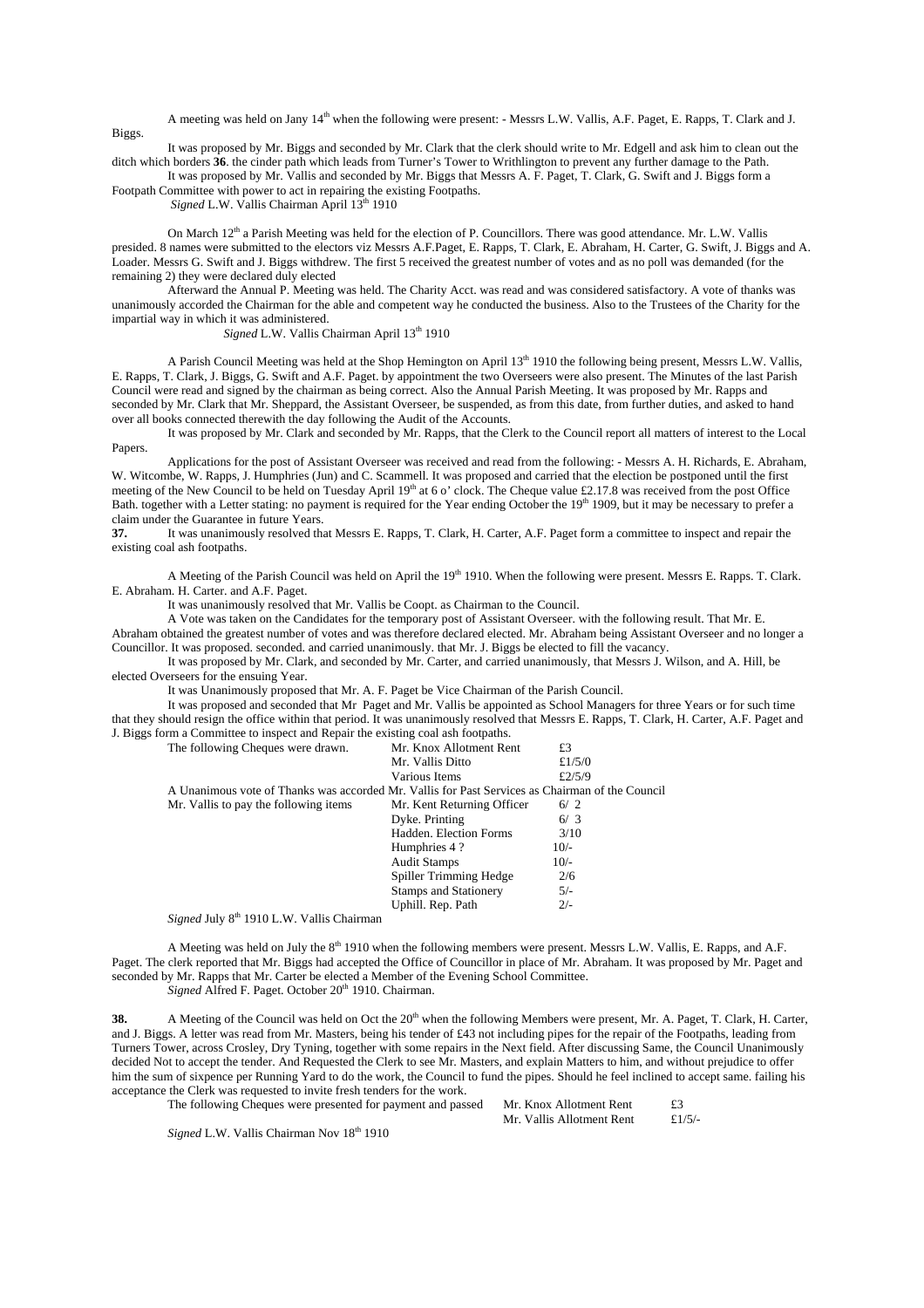A Meeting of the Council was held on Nov. the 18<sup>th</sup> when the following Members were present. Messrs L.W. Vallis, A.F. Paget, H. Carter, J. Biggs and E. Rapps.

A Letter was received from the postmaster at Bath stating that the postal Authorities did Not intend to Make any More Claims on the parish Council as Regards any more payments on behalf of the Falkland Post Office, which Statement was considered very satisfactory. It was proposed by Mr. Paget and seconded by Mr. Carter that the Parish Chest at present kept at the village School, be Removed from the School and placed in the custody of the Clerk.

The tenders for the Repair of the Council's footpaths leading from Turners Tower to Green Parlour from the following Gentlemen were opened and Read. Mr. W. Eyers £25 to find Labour and Cinders but not pipes. Mr. George Francis £30 to find Labour Cinders and pipes. Mr. Charles Masters a lump sum of £30 or Ninepence per Running Yard Council finding pipes. Mr. Joseph Rossiter Ninepence per Running Yard Council to find pipes. Mr. Robert Wilson £25 to find Labour Cinders but Not pipes. After considering the above tenders the Council Unanimously decided to accept Mr. Francis's tender subject to his Signing Same. And requested the clerk to see him to that effect.

The Clerk reported that Nineteen of the posts fencing in the Hemington Allotment field were broken off and required replacing. It was decided to leave the Matter in the hands of the Clerk to procure the posts 25 in number and get the work done specifying that Larch posts is to be used **39.** Mr. Abraham's appointment to the office of Assistant Overseer and clerk to the Council having been but temporary, it was decided to take a vote of the Council as to whether the Appointment should be made permanent. It was proposed by Mr. Paget and Seconded by Mr. Rapps and carried unanimously that Mr. Abrahams be appointed permanently Assistant Overseer and Clerk to the Parish Council.

*Signed* L.W. Vallis Chairman March 17<sup>th</sup> 1911

The Annual Parish Meeting was held on March  $17<sup>th</sup>$  but Not Many attended. previous to the General Meeting a Council Meeting was held where the following members were present. Messrs L.W. Vallis, A.F. Paget, E. Rapps, T. Clark, H. Carter, J. Biggs.

The principal business before the Council was the Question of the Assistant Overseer's salary, the passing of the Council's Accounts, and the Report of the paths Committee on the repair of the Councils paths recently repaired. It was proposed by Mr. Paget and seconded by Mr. Rapps that the Salary of the Assistant Overseer be £23 per year. Namely £20 as Assistant Overseer and £3 as Clerk to Parish Council, together with such other sum Revising Barrister May allow for work done in connection with the Registration of voters, which was unanimously carried. To be paid in two instalments on  $25<sup>th</sup>$  Mar and  $29<sup>th</sup>$  Sept. The Clerk reported that he had received the parish Chest from the School and that it was Now in his care.

The paths Committee reported that they had inspected the repair of the footpaths and considered the work satisfactorily done, which was duly passed.

The Clerk was requested to write Mr. Edgell calling his attention to the ditch by the side of the path, and to ask him to Meet him there and view Same. Also to write to the Writhlington Co calling there *(sic*) attention to the ditch at the Tramway Arch. It was proposed that the Clerk be requested to furnish the Council with a bond of Security, and the Clerk reported that he was in communication with the Poor Law Officers and Mutual Guarantee Association in regard to one for the sum of £25.

The Councils Accounts were presented for payment and passed, and a Cheque to the Clerk was drawn to pay the following Items Mr. Richards 12/-

| Wilson                       | £2/11/10  |                                         |
|------------------------------|-----------|-----------------------------------------|
| Rossiter                     | £ $1/11/$ |                                         |
| Jenkins                      | $4/-$     |                                         |
| Humphries                    | $10/-$    | $2/6$ to be paid in to Bank Mar. $29th$ |
| <b>Audit Stamps</b>          | $5/-$     |                                         |
| <b>Stamps and Stationery</b> | 5/-       |                                         |
| Hire of Room                 | $5/-$     | £6/3/10                                 |
|                              |           |                                         |

It was decided to hold the Annual Parish Council Meeting on the 11<sup>th</sup> day of April at 6.30 o' clock P.M.

At the General Meeting which followed over which Mr. Vallis presided the Annual Charity List was Read Showing receipts for this year of £30/1/4. After the names of the recipients had been read together with the amount allotted to each Mr. Raymond mentioned that the Charity Commissioners had requested him to send them a copy of the Charities and that he had done so for the last 3 years. He also explained the way in which the Money of the Charity was invested together with the amount of Interest it brought in,

The Trustees of the Charity Stated that they had this year a greater balance in hand caused through removals and deaths of former recipients and that they had decided to apply it at their discretion to the relief of really necessitous cases which may arise during the coming year which statement was considered very satisfactory also conforming to the terms of the Bequest as expressed in the will in which the charities are left.

Questions on the Charity first having been invited and none forthcoming it was proposed by Mr. Vallis and Seconded by Mr. Rapps that the best thanks of the Meeting be given to the Trustees for the fair and impartial way in which they had distributed the charity which was carried Unanimously.

A discussion then took place as to whether the Parish should celebrate the coming coronation of His Majesty King George the Fifth.

It was agreed that the coronation be celebrated and that a good representative committee be formed to carry it out.

It was proposed by Mr. Paget and Seconded by Mr. Rapps and carried that the committee do not exceed 25 in number.

It was decided to call a Public meeting to form the committee and to have Bills printed calling Same.

It was proposed by Mr. Raymond that the Meeting be held on Tuesday March 28<sup>th</sup> and that the clerk get the Bills printed and distributed calling the meeting for 7 o' clock P.M. also stating he would offer the Room for the occasion free.

A discussion on the Village Green at Falkland then took place.

It was proposed by Mr. Raymond that this Parish Meeting request the Parish Council to consider the advisability of fencing in the Village Green.

**41.** Upon a show of hands 4 was in favour and 3 against the Chairman declared the proposal carried.

It was proposed and Seconded that the Council be asked to put up Notices at Falkland to Motor Cars to drive slowly through this Village and if Necessary to approach the Rural Council for permission to do so.

Under the Council A Meeting was held on March 28<sup>th</sup>, Mr. Paget presiding, for the purpose of forming a Committee of the Parishes of Hemington and Hardington, to decide what form the festivities in Connection with the coronation of His Majesty King George the Fifth Should take.

The following were elected to Serve on the committee. Rev. J.S. Raymond. Rev. Davis. Messrs A. F. Paget, E. Rapps, W. Humphries, M. Humphries, T. Weaver, J. Biggs, H. Bush, E. Russell, T. Swift, T. Biggs, W. Uphill, H. Rigler, W. Witcombe, F. Taylor, R.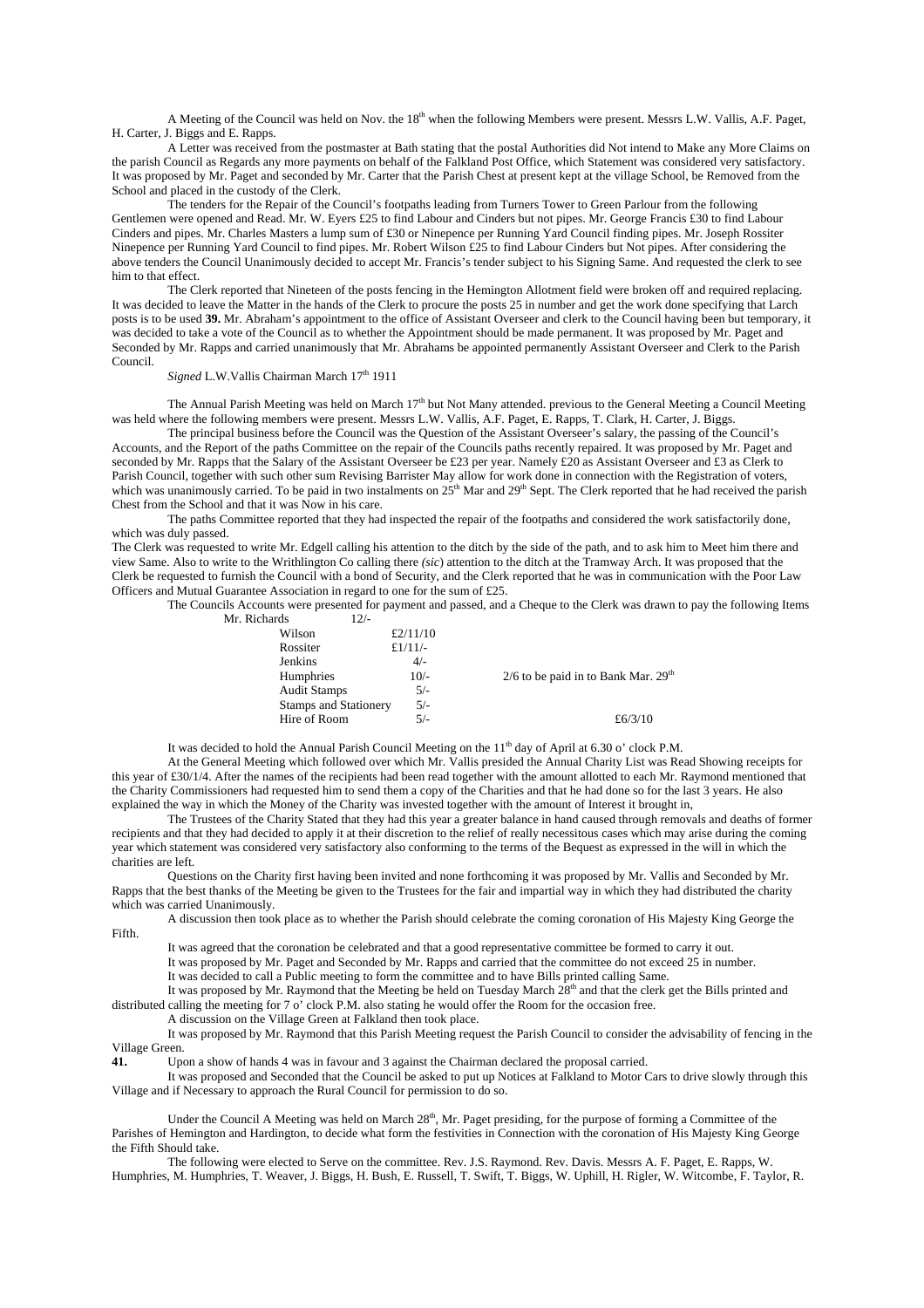Wilson, A. Scammell, W. Scammell, C. Scammell, J. Rossiter, C. Mead, F. Bazley, J. Rich, G. Lee, J. Davis, T. Clark, C. Masters, W. Rapps, J. Mattick, J. Greenland, A. Loader, A. Richards. Mr. Paget having vacated the Chair, Mr. Raymond was Unanimously Chosen to fill the vacancy.

*Signed* Alfred F. Paget Vice Chairman April 11<sup>th</sup> 1911

The Chairman, having asked the Committee for proposals as to what form the festivities should take, Several Ideas on Same were advanced, Namely That there be a Tea for the children and old people Under and Over a certain age, That the Village Green be fenced in and Seats placed there, with Some Lamps for Falkland, Hemington, The tower and Terry Hill, as a permanent Memorial, That there be a Clock fixed to the Church Tower, That there be a tea for the Children and Old People, and a Meat Tea for all over School age, That there be a Tea for Children under a certain age, and women over a certain age, and all others purchase Tickets at 9d each.

After a lengthy discussion it was finally decided to give the Children under 14 years of age, and all men and Women over 60, living in the Parishes of Hemington and Hardington, a Tea free, and that all others purchase Tickets at 6d each, it was also agreed that things should be carried out by Voluntary Subscription, and if it was found that the tickets at 6d was not sufficient, the committee to pay the difference out of the Voluntary Subscriptions. It was also agreed that a Band be engaged and that Sports be held. The election of officers was postponed to a further Meeting to be held at Falkland Schoolroom on Tuesday April 4<sup>th</sup> at 7 P.M. It was agreed that 6cwt, of coal and Gallon of oil be purchased for the use of the Committee, and Mrs. Roseblade engaged to clean and prepare the Room for the Meetings. The Committee to pay for the doing.

**42.** The Annual Council Meeting was held on April the 11<sup>th</sup> when the following Members were present Messrs A. F. Paget, E. Rapps, T. Clark, H. Carter. J. Biggs.

Mr. Vallis having tendered his resignation of the Chairmanship of the Council owing to his inability to fulfill *(sic*) the duties in the future as in the past, the Council reluctantly Accepted it.

It was proposed by Mr. Biggs Seconded by Mr. Clark that Mr. Paget be appointed Chairman in the place of Mr. Vallis and was carried Unanimously.

It was proposed by Mr. Biggs Seconded by Clerk and carried Unanimously that Mr. Rapps be Vice Chairman. It was proposed by Mr. Biggs Seconded by Mr. Carter, that the Council tender their thanks to Mr. Vallis, for his services to the Council as their Chairman for so Many years. And much regret that he cannot see his way still to fill the office, which was carried unanimously. The Clerk was requested to write Mr. Vallis to that effect.

The Clerk reported that he had written to the Writhlington Coll. Co and Mr. Edgell regarding the ? and had received a reply that the work had been done. The Clerk reported that he had Not received any further communication from the Poor Law officers and Mutual Guarantee Association in regard to his bond.

It was proposed by Mr. Clark Seconded by Mr. Rapps that Mr. Joseph Rich and Mr. Charles Masters be appointed Overseers for the coming year.

It was proposed by Mr. Biggs Seconded by Mr. Carter and carried that the Clerk get some one to keep the Gutters beside the councils path leading from Turners Tower to Green Parlour cleaned out Suggesting that Mr. William Swift be asked to do the work.

The Question of danger Notices to Motor Cars was discussed and it was proposed by Mr Rapps Seconded by Mr. Clark and carried that the Clerk write to the Rural District Council asking them to erect two Notices at Falkland one at each end of the Village warning cars to drive slowly through the Village.

The Councils accounts were presented and passed.

It was proposed by Mr. Rapps Seconded by Mr. Biggs that a precept for £25 be Served on the overseers.<br>The following cheques were drawn Mr. Knox Allotment Rent  $\qquad 23$ 

The following cheques were drawn Mr. Knox Allotment Rent  $\text{£3}$ <br>Mr. Vallis Ditto  $\text{£1/5/2}$ Mr. Vallis Ditto

*Signed* Alfred F. Paget Chairman July  $18<sup>th</sup> 1911$ 

**43.** A Meeting of the Council was held on July the 18<sup>th</sup> when the following Members were present. Messrs A. F. Paget, E. Rapps, H. Carter and J. Biggs.

The Minutes of the last meeting having been read The clerk reported that he had received his bond for £25 from the Poor Law Officers and Mutual Guarantee Association. Which same was presented and duly signed by two Members of the Council, And placed in the Hands of the Chairman for the time being.

The Clerk also reported that he had seen William Swift in regard to Keeping the Gutters and pipes beside the Council's Footpath Leading from Turners Tower to Greenparlour, Cleaned out, and that he was willing to undertake the work. It was proposed and Seconded that Swift be offered 4d per Hour for the work. A Letter was read from the Clerk to the Rural District Council, acknowledging one from the Parish Council, and stating that a copy would be sent to the County Surveyor for his consideration. Re. the Question of erecting of Motor Danger Notices for the village of Falkland.

The following Cheque was drawn Mr. G. Francis for repair to Footpaths  $£32$ Signed Alfred F. Paget Chairman October 12<sup>th</sup> 1911

A Meeting of the Council was held on Oct the 12<sup>th</sup> when the following members were present. Messrs A.F. Paget. H. Carter. J. Biggs and E. Rapps.

The minutes of the last Meeting having been read The Clerk reported that he had Not received any further communication from the rural District Council in regard to the erecting of Motor Danger Notices for the Village of Falkland And the Clerk was requested to write Mr. Kent asking if he had received any Communication from the county Surveyor as to what he intended doing in the matter.

It was decided to Cut the Hedge by the Side of the Road after the Hemington Down Allotment Field. The clerk to See Mr. Joseph Rossiter in regard to cutting Same. The Clerk reported that he had received several applications for allotment and it was decided to let them Stand over to see if any of the present Tenants gave up any. Mr. Paget's term of office as Trustee of the Parish Charity having expired and Not wishing to accept the office again. It was proposed Seconded and carried that M. Abraham be elected to fill the vacancy. It was proposed and Seconded that precept for £6 be served on the overseers.

| The following cheques were drawn                                       | Mr. Knox Allotment Rent    |       | £3        |           |
|------------------------------------------------------------------------|----------------------------|-------|-----------|-----------|
|                                                                        | Mr. Vallis Ditto           |       | £ $1/5/-$ |           |
| 44. Also one to Mr. Abraham to pay the following Items Hadden and Best |                            | $6/-$ |           |           |
|                                                                        | Dyke                       | 6/4   |           |           |
|                                                                        | Mar. $28th$ Hire of School | $5/-$ |           |           |
|                                                                        | Hire of Room               | $5/-$ |           | £ $1/2/4$ |
| Signed Alfred F. Paget Chairman Ian 29 <sup>th</sup> 1912              |                            |       |           |           |

*Signed* Alfred F. Paget Chairman Jan 29<sup>th</sup> 1912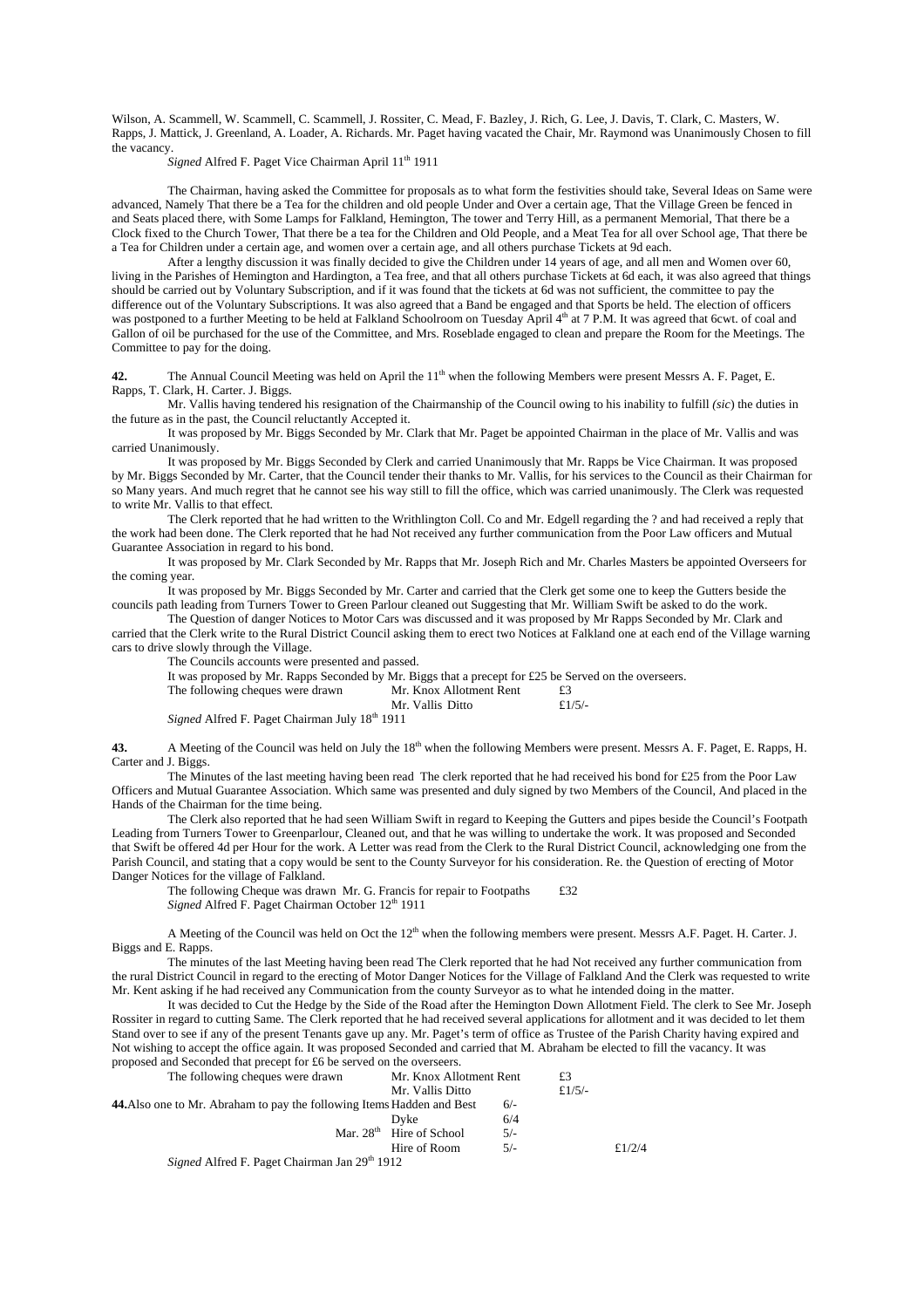A Meeting of the Council was held on Jan the 29<sup>th</sup> when the following Members were present. Messrs A.F. Paget E. Rapps. J. Biggs and H. Carter.

The Minutes of the last Meeting having been read The Clerk reported that he had written to Mr. Kent regarding the erection of Motor Danger Notices for Falkland, and had received a reply. Stating that he had written to the County Surveyor in reference to same but had not yet received a reply.

It was proposed by Mr. Rapps and Seconded by Mr. Carter, that the Clerk See Mr. Kent regarding them, and failing a Satisfactory answer, to again write the Rural District Council, asking them if they would kindly put them up as quickly as possible, at the same time pointing out the great Need there was for them, owing to the great increase in the number of cars passing through the Village, coupled with the cross roads at the top of the village, and the irregular shape of the village Street generally, thereby creating a great source of danger to the parishoners *(sic)*

It was decided to Let the applications for allotments stand over until April.

The Clerk was requested to see Mr. Kent and ask him the proper Statutory dates for the Council Meeting to be held on.

It was decided to recoat the path by Kingmans Farm with cinders. The clerk to see Mr. Rossiter and ascertain from him wether *(sic)* he could do the work, Namely to Haul the cinders from the Depot at Terry Hill, and do all necessary work to the path, the work to be done day work, The Council paying for the Cinders

*Signed* Alfred F. Paget Chairman March 22nd 1912

**45.** A Meeting of the Council was held on Mar  $22<sup>nd</sup>$  when the following were present Messrs A. F. Paget. H. Carter. E. Rapps. T. Clark and J. Biggs The Minutes of the last Meeting being read

A letter was read from Mr. Kent Stating that he had received a letter from the County Surveyor Stating that the Main roads Committee had Not yet considered the Councils application for Motor Danger Notices for Falkland but would do so at their Next Meeting

It was the unanimous wish of the council that the Clerk See or write Mr. Kent asking him if he could give a definite answer as to what Steps the County Surveyor was going to take in the matter

The allotment Question was discussed and the clerk was instructed to divide that that was given up amongst the applicants giving first preference to those who had Not got any.

The Clerk reported that the Statutory meeting of the Council was optional with the exception of the Annual parish Meeting which Must be held sometime between Mar  $1<sup>st</sup>$  and April  $1<sup>st</sup>$  and the Annual Council Meeting which must be held within seven days of the  $15<sup>th</sup>$  of April

The Clerk reported that he had seen Mr. Rossiter in regard to the repair of the footpath and that he was willing to undertake the work but owing to the Miners being on Strike the Writhlington Colliery Co was unable to supply the cinders at present and in consequence the work was Standing in abeyance.

The Clerk reported that the Handrails after the side of Bladick Bridge were broken off. It was decided to leave the Question of its repair Stand over until the Next Meeting

Afterwards the Annual Parish Meeting was held and was fairly well attended Mr. Paget presiding

The Charity List having been read, the Chairman invited Questions on Same, but None was forthcoming. The other business was then proceeded with. The first Question discussed was the fencing in of the village Green at Falkland, The Chairman remarking that if it was fenced in it would be a great advantage to the parish, as it would be the Means of Making it More safe for the Children to play on especially in the face of the greatly increased Motor Traffic, as it would keep them from **46.** running across the road and consequently into danger, besides keeping the cattle from treading the Green to pieces as they are at present doing thereby spoiling the general appearance of the Green, and would be a great improvement to the parish Generally. The fence he suggested to be put up was posts and chains Similar to those at Lord Hyltons Lower Lodges. The proposal was Not very well received and came in for a great deal of criticism.

Mr. Wilson proposed that the present fence be removed giving as his reason that it caused the cattle to walk in one track causing the Green to be trod to pieces more than necessary.

As an amendment Mr. Biggs proposed that the parish council be asked Not to fence in the Village Green Upon a Show of hands 20 was for one against

Mr Wilson proposed that the present fence be pulled down and None erected Upon a Show of Hands 13 was for None against It was proposed by Mr. T. Swift Seconded by Mr. W. Humphries that the Making of the footpath from Turners Tower to

Hemington the same as the one from Turners Tower to Green Parlour be considered. Upon a Show of Hands 17 was for None against

It was proposed by Mr. Wilson Seconded by Mr. Hale that the footpaths leading from Falkland to Highchurch and Chickwell be considered. The chairman promised that it should be considered and investigated by the council

It was suggested by Mr. Wilson that the Parish Council approach the Rural Council asking them to repair the footpath by the side of the Village Pond suggesting that a fence be erected after its Side with a turnstile at each end to keep the cattle from getting behind it A vote of thanks was accorded Mr. Paget for presiding and was carried Unanimously *Signed* Alfred F. Paget April 12<sup>th</sup> 1912

A Meeting was held on April the  $12<sup>th</sup>$  when the following Members were present A. F. Paget. E. Rapps. T. Clark. H.Carter and J. **Biggs** 

The Minutes of the Last Meeting having been read A Letter was read from Mr. Kent stating that he had Heard Nothing further from the County Surveyor as to what Steps he intended to take in the erection of Motor danger Notices for Falkland.

**47.** Mr. Biggs reported that he had inspected Bladick Bridge and found that it required Four New rails about 12 ft long each to repair the bridge properly

It was proposed by Mr. Rapps seconded by Mr. Biggs that the Clerk see Mr. Richards asking him to repair the bridge.

It was proposed by Mr. Rapps Seconded by Mr. Biggs that Mr. Clark remedy the danger to Cattle being cut by the fence at Falkland by Straightening the pointed crooks on the standards.

It was proposed by Mr. Rapps Seconded by Mr. Carter that the Clerk, for the better protection of the village Green at Falkland, draw up a Bye Law, sending same to the Local Government Board for their sanction, making it illegal and liable to prosecution, for anyone to wilfully damage the said Green, by drawing conveyances across it, or leaving conveyances upon it, or in any other way wilfully damaging it, the fence, trees, or any other parish property that may be thereon. First ascertaining if this Bye Law would be in order, and if so to give instructions to the Police to see the said bye Law carried out.

It was decided to let the Question of the path leading from Turners Tower to Hemington stand over until the next Meeting.

The Question of the repair of the footpath leading from Falkland to Highchurch and Chickwell was discussed but the Council thought it was out of their Jurisdiction and decided to leave it. It was proposed by Mr. Biggs, seconded by Mr. Rapps, that the Clerk write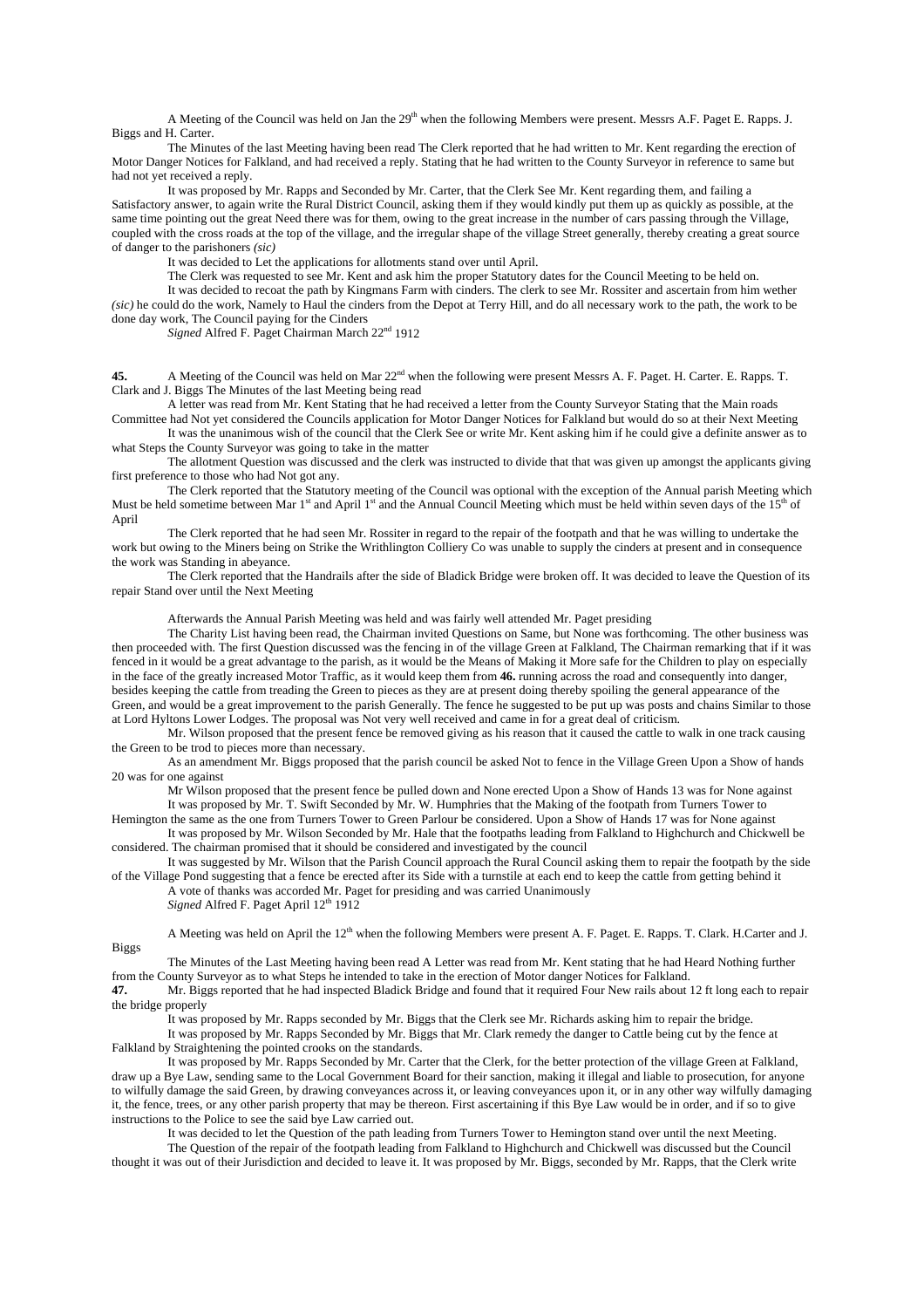the Rural District Council, calling their attention to the dangerous state of the footpath by the side of the pond at Falkland, asking them to repair same, and to erect a fence along the side of it, with a turnstile or Posts at each end thereby making it more safe for people to walk on.

It was proposed by Mr. Biggs, seconded by Mr. Carter, that a precept be served on the overseers for £5

A Balance Sheet of the Accounts was presented, which showed that the receipts for the past year, including balance of £21/2/ brought forward from Last year, was £60/5/7 expenditure £42/2/4 leaving a balance of £18/3/3 to the credit of the Council in the Bank on the 31<sup>st</sup> day of March 1912.

There was also left outstanding Allotment rent of  $\text{\textsterling}2/18/9$  48. which owing to the coal strike at the time prevailing could Not be

The Councils Books and accounts were presented Signed and passed.

collected.

It was proposed by Mr. Rapps, seconded by Mr. Biggs, that Mr. A.H. Richards and Mr. H. Loveridge be appointed Overseers for the ensuing year.

| The following Cheques were drawn.                          |                          | Mr. Knox allotment rent | £3        |
|------------------------------------------------------------|--------------------------|-------------------------|-----------|
|                                                            | Mr. Vallis Ditto         |                         | £ $1/5/-$ |
| One to the Clerk to pay the following Items Hire of School |                          | $0.5/-$                 |           |
| Mr. A. Cox                                                 |                          | £ $1/06/3$              |           |
|                                                            | Mr. W. Swift             | 10/8                    |           |
|                                                            | Mr. J. Jenkins           | $4/-$                   |           |
|                                                            | <b>Audit Stamps</b>      | $10/-$                  |           |
|                                                            | <b>Stamps Stationary</b> | $5/-$                   | £3/0/11   |
| Signed Alfred F. Paget July 29 <sup>th</sup> 1912          |                          |                         |           |

A Meeting was held on July the  $29<sup>th</sup>$  when the following Members were present Messrs A.F. Paget. E. Rapps and H. Carter. The minutes of the Last Meeting being read, A Letter was read from Mr. Kent Stating that the Automobile Club would supply two Motor Danger Notices upon payment to them of half the cost which would be £1/6/- and that the money for Same would have to be raised locally. The Council was of an opinion that as that sum would not cover the whole of the expenses that would be incurred and Not seeing their way clear to raise sufficient decided to let the Matter stand over until the Annual parish Meeting with the object of then bringing it forward to see if anyone would promise Subscription towards Same.

The Clerk reported that Mr. Richards had repaired Bladick Bridge. Also that Mr. Clark had Not yet straightened the crooks on the Standards of the Fence at Falkland.

It was decided to apply for Sanction to a Bye Law for the protection of the village Green at Falkland to the Local Govt. Board. A Letter was read from Mr. Kent Stating that the Surveyor had received instructions **49.** to repair the footpath by the side of the village pond at Falkland and to keep it clean from time to time.

It was decided to write a letter threatening Legal proceedings if he did not pay his Allotment rent to Mr. George Hall *Signed* Alfred F. Paget Nov 1<sup>st</sup> 1912

A Meeting was held on Nov 1<sup>st</sup> when the following were present Messrs A.F. Paget. E. Rapps. T. Clark H. Carter

The Minutes of the Last Meeting being read It was proposed by Mr. Rapps Seconded by Mr. Clark that a Notice board be ? and placed on the Village Green at Falkland warning people against committing wilful and persistent damage to the Said Green and that a Letter be written to the Police Sergeant at Radstock asking him to Authorise the Constable at Faulkland to see the Notice carried out.

The chairman reported that the footpath at Kingmans had been repaired and the Council Intimated that the work had been done to their Satisfaction

It was proposed by Mr. Rapps seconded by Mr. Carter that a footbridge be put across the Gully between Mr. Candy's Bouffees, and another between Mr. Rapps paddock and big park with two handrails to each bridge Also to place planks across the ditch at the Stile in Mr. Wilsons field at Falkland in the footpath leading from Falkland to Hardington. Also across ditch in Mr. Scammells field called Maplin Corner in the footpath leading from Falkland to Stony Littleton

It was decided that Mr. W. Swift be asked to cut the thorns etc overhanging the footpath in Hollowput Lane charging for same by the hour the same as for the footpaths

| The following Cheques were drawn                          |                            | Mr. Knox Allotment rent | £4/5/-     |
|-----------------------------------------------------------|----------------------------|-------------------------|------------|
| One to the Clerk to pay the following Items Mr. Richards  |                            | $13/-$                  |            |
|                                                           | Writhlington Coll. Co 15/- |                         |            |
|                                                           | W. Brice and W. Hall 3/9   |                         |            |
|                                                           | Mr. Dvke                   | $8/-$                   | £ $1/12/5$ |
| Sianed Alfred E. Paget Chairman Ian 10 <sup>th</sup> 1913 |                            |                         |            |

*Signed* Alfred F. Paget Chairman Jan 10<sup>th</sup> 1913

**50.** A Meeting was held on Jan the 9<sup>th</sup> when the following Members were present Messrs A. F. Paget. H. Carter. J. Biggs T. Clark The Minutes of the last Meeting having been read It was reported that the work decided upon at the last Meeting to be done had been carried out with the exception of the Notice Board for the Village Green at Falkland to the satisfaction of the Council

A Letter was read from Mr. Vallis placing his resignation as School Manager in the hands of the Council.

It was reported that the water stood on the footpath in Mr. Master's last field and it was decided that W. Swift be asked to cut a Gutter from the path into Mr. Edgels ditch at the lowest part

The Annual Parish Meeting was held on Mar  $10<sup>th</sup>$  when Not Very Many attended. A List of the Charities was read. There was only one Item of business brought forward Namely a proposal by Mr. W. Humphries that the Council should consider the Making of the footpath leading from Hemington to Turners Tower.

The Meeting for the Election of Parish Councillors was held in the Council School on Mar  $17<sup>th</sup>$  and was fairly well attended Ten Nomination papers were handed in for the Five Seats on the Council from the following<br>Mess<br>Lating the Riggs of the Paper in Corter Lating Lating the Seats of the Seats of the Seats of the Seats of the Seats of the Seats o

| <b>Messrs</b> | J. Biggs        | A.F. Paget                                                                                      | H. Carter    | J. Pitman<br>T. Clark    | E. Rapps    |
|---------------|-----------------|-------------------------------------------------------------------------------------------------|--------------|--------------------------|-------------|
|               | G. Greenland    | R. C. Wilson                                                                                    | G. Lee       | W. S. Witcombe           |             |
|               |                 | Mr. A. Briceson Terry Hill occupied the Chair Upon a Show of hands the following was the result |              |                          |             |
| Messrs        | J. Biggs 22     | A. F. Paget 35                                                                                  | H. Carter 27 | J. Pitman 15 T. Clark 10 | E. Rapps 25 |
|               | G. Greenland 26 | R.C. Wilson 35                                                                                  | G. Lee 33    | W. S. Witcombe<br>31     |             |

As it was considered the parish was Not fairly represented A Poll was demanded by Mr. Oliver Swift of Ruckley Ford to which there were seven assentors as the poll was not withdrawn the Chairman intimated that in case of a poll the date fixed for the Election was April the Seventh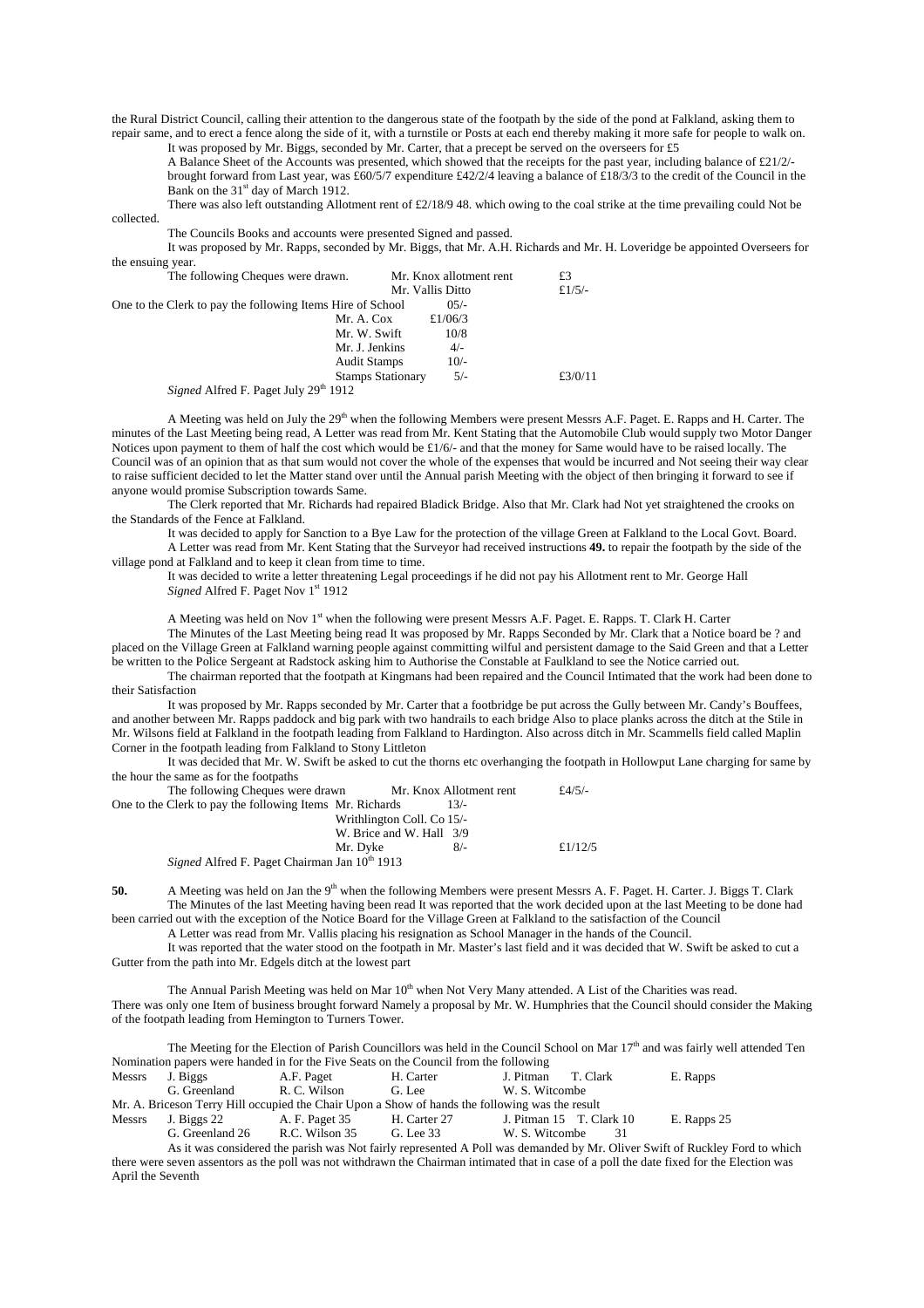*Signed* Alfred F. Paget Chairman April 11<sup>th</sup> 1913

**51.** Result of poll for Guardian and Rural District Councillor held in the Schoolroom Hemington on April the 7<sup>th</sup> Mr. W. R. Kent presiding and for which three candidates were nominated viz<br>Mr. Joseph Mattick 70 Mr. Alfred Frank 70 Mr. Alfred Frank Paget 45 Mr. Fred Swift 25 The Returning Officer declared Mr. Joseph Mattick duly elected

|                                     |    |                        |    | The Election of Parish Councillors took place at the same time for the Five seats on the Council and for which ten were |    |
|-------------------------------------|----|------------------------|----|-------------------------------------------------------------------------------------------------------------------------|----|
| Nominated with the following result |    | Mr. Alfred Frank Paget | 71 | Mr. Elijah Rapps                                                                                                        | 50 |
| Mr. Robert Charles Wilson           | 71 | Mr. John Pitman        | 41 | Mr. Hubert Carter                                                                                                       | 56 |
| Mr. Walter S. Witcombe              | 38 | Mr. James Biggs        | 55 | Mr. George Greenland                                                                                                    | 35 |
| Mr. George Lee                      | 50 | Mr. Tom Clark          | 25 |                                                                                                                         |    |
|                                     |    |                        |    | The Returning Officer declared that Mr. A E. Paget Mr. R.C. Wilson Mr. H. Carter Mr. J. Riggs Mr. G. Lee were duly e    |    |

Mr. R.C. Wilson Mr. H. Carter Mr. J. Biggs Mr. G. Lee were duly elected As there was a tie between Mr. E. Rapps and Mr. G. Lee it was decided by Lot Next day at Frome Mr. Lee being successful

A Meeting was held on April the 11<sup>th</sup> when the following Members were present Messrs A. F. Paget. H. Carter. J. Biggs The Minutes of the last Meeting being read Mr. Paget reported that he had seen Mr. Masters in reference to the cutting of a Gutter from the Councils path into Mr. Edgells ditch, and that he was willing for the work to be done, but owing to the extent of the work to be done the Council decided to let it Stand over until the Meeting of the New Council.

The Council's books of Account were presented Signed and passed.

The Clerk also presented a balance Sheet of the Council's Accounts for the Year which Showed that the receipts for the Year including balance from last year was £36/19/.3 Expenditure £13/3/4 leaving a balance in Bank Mar 31<sup>st</sup> 1913 of £23/15/11

| The following Cheques were drawn        |                              | Mr. Knox Allotment rent<br>Mr. Francis |           |        |
|-----------------------------------------|------------------------------|----------------------------------------|-----------|--------|
|                                         |                              |                                        |           |        |
|                                         |                              | Hadden and Best                        | £ $1/1/6$ |        |
| One to the clerk to pay following Items | Mr. J. Rossiter              | £ $1/14/$                              |           |        |
|                                         | Mr. J. Jenkins               | 15/9                                   |           |        |
|                                         | Mr. W. Swift                 | 18/8                                   |           |        |
| 52.                                     | Hire of Room                 | $10/-$                                 |           |        |
|                                         | Audit Stamp                  | $5/-$                                  |           |        |
|                                         | <b>Stamps and Stationary</b> | $5/-$                                  |           | £4/8/5 |

This being the last Meeting of the Old Council it was proposed by Mr. Biggs, Seconded by Mr. Carter, that the best thanks of the council be given Mr. Paget for his Services as Chairman for the Last three years, which was carried Unanimously

*Signed* Alfred F. Paget Chairman April 18th 1913

A meeting the first of the Newly elected Council was held on April the 18th when the following were present Messrs A. F. Paget. J. Biggs. H.Carter R. C. Wilson. G. Lee

All Members having Signed the declaration of Office. The Council proceeded to the election of officers

It was proposed by Mr. Biggs seconded by Mr. Wilson that Mr. Paget be elected Chairman of the council which was carried Unanimously

It was proposed by Mr. Wilson seconded by Mr. Carter that Mr. Biggs be Vice Chairman which was duly carried.

It was proposed by Mr. Biggs and carried Unanimously that the whole council form themselves a committee for all purposes a Committee may be required for.

The Minutes of the last Meeting being read It was proposed seconded and carried that the question of laying pipes to carry the water from the footpath into Mr. Edgells ditch in Mr. Masters field stand over untill *(sic)* the Next Meeting of the Council

The Clerk reported that W. Swift had decided to give up looking after the Councils footpaths It was proposed by Mr. Biggs that Benjamin Weaver be appointed to look after the footpaths in place of W. Swift upon the same terms Namely fourpence per hour

The Council next proceeded to elect two representatives for the parish on the Board of School Managers. It was proposed by Mr. Wilson Seconded by Mr. Carter that Mr. Biggs be appointed as parish representative for a period of three years or untill he resigns or his Successor is appointed or he is removed by the body appointing

It was proposed by Mr. Biggs Seconded by Mr. Lee that Mr. Wilson be appointed as parish representative upon the same terms **53.** and for the same period as Mr. Biggs both appointments being ratified. It was decided to let the Making of the footpath leading from Hemington to Turners Tower Stand over.

It was proposed by Mr. Biggs Seconded by Mr. Wilson that Mr. A.F. Paget Kingmans Farm and Mr. E. Luff Highchurch Farm be appointed Overseers for the current year

It was proposed by Mr. Biggs seconded by Mr. Wilson that a precept for £15 be served on the Overseers

Mr. Biggs term of office as trustee of the parish Charity having expired It was proposed by Mr. Biggs Seconded by Mr. Wilson that Mr. Joseph Humphries (Jun) be appointed as trustee of the said Charity

It was proposed by Mr. Paget seconded by Mr. Lee that a vote of thanks be given Mr. Biggs for his services as trustee of the said Charity for the last eight years which was carried Unanimously

*Signed* A. F. Paget July 24<sup>th</sup> 1913

A Meeting was held on July the 24<sup>th</sup> when the following were present Messrs A.F. Paget. J. Biggs H.Carter The Minutes having been read It was decided to let the repair of the Corsley footpath Stand over untill *(sic)* the next Meeting The Clerk reported that Benjamin Weaver had agreed to look after the Councils footpaths on the same terms as Mr. Swift had

done.

Also that Mr. Humphries had declined to accept the trusteeship of the Charity and it was decided to let the appointment Stand over untill the Next Meeting

A cheque was drawn to Mr. Kent for election expenses for £3/13/6 *Signed* A. F. Paget Sept 22<sup>nd</sup> 1913

A Meeting was held on Sept 22<sup>nd</sup> when the following were present Messrs A.F. Paget. H. Carter. G. Lee. The Minutes of the last Meeting being read The council decided to let all work before the Council **54**. Stand over untill *(sic)* Next Meeting It was proposed by Mr. Lee seconded by Mr. Carter that Mr. Joseph Rich Chapel Farm Falkland be appointed Overseer for the expiration of the term of office of the Late Mr. Edward Luff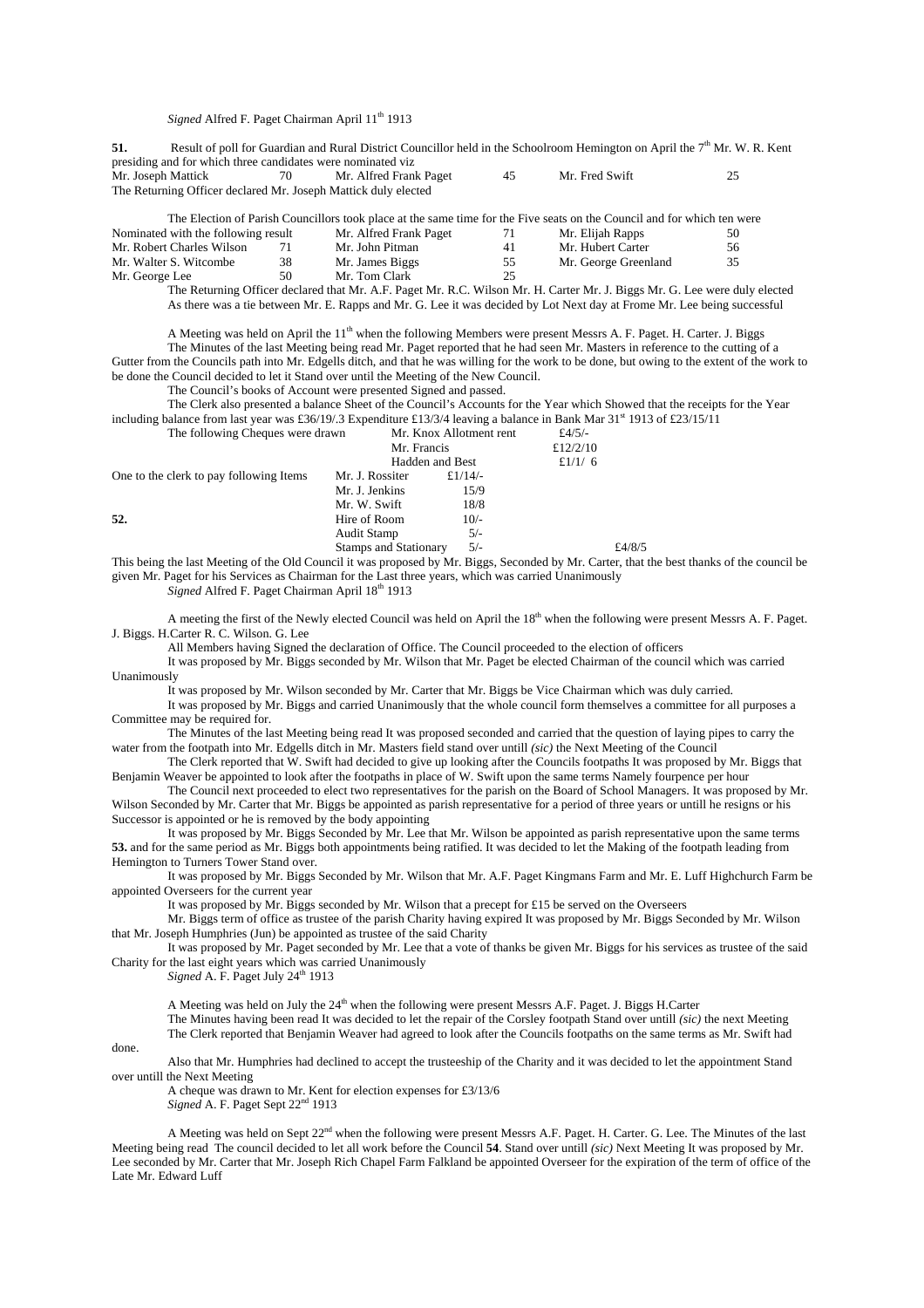## *Signed* Alfred F. Paget October 7<sup>th</sup> 1913

A Meeting was held on Oct 7<sup>th</sup> when the following were present Messrs A.F. Paget. H. Carter. J. Biggs G. Lee

The Minutes of the last Meeting being read It was proposed by Mr. Biggs seconded by Mr. Carter that the Clerk see Mr. Francis and arrange with him to find pipes and lay same under the councils footpath in Mr. Masters Long ground to take the surface water into Mr. Edgells ditch The Question of the path from Hemington to Turners Tower was allowed to stand over untill Next Meeting.

A Notice was read from Mr. W. Humphries giving up the 20 perch of Allotment he rents from the council

It was proposed by Mr. Carter Seconded by Mr. Paget that Mr. J. Biggs be appointed Trustee of the parish Charity which was carried Unanimously

| The following Cheques were drawn                                | Mr. Knox Allotment rent    | £4/5/0 |           |
|-----------------------------------------------------------------|----------------------------|--------|-----------|
| One to Clerk to pay following Items                             | Mr. Weaver for work        | 15/4   |           |
|                                                                 | Mr. Humphries hire of room | $10/-$ | £ $1/5/4$ |
| $\mathbf{G}$ Coned Alfred E. Doget Issuery $5^{\text{th}}$ 1014 |                            |        |           |

*Signed* Alfred F. Paget January 5<sup>th</sup> 1914

A Meeting was held on Jan the 5<sup>th</sup> when the following were present Messrs A. F. Paget. H. Carter. R. Wilson. G. Lee. J. Biggs The Minutes of the Last Meeting having been read The clerk reported that he had seen Mr. Francis in reference to the laying of pipes under the footpath in Mr. Masters Long Ground. And that he had done the work

The Council considered the work as done was Not satisfactory as it left a ditch of some depth from the path to Mr. Edgels ditch which was considered of danger to cattle stepping **55.** into it And it was decided to extend the pipes from the path into Mr. Edgels ditch

A Letter was read from Mr. Kent regarding the tarspraying of the Main roads in the Parish. After discussing same the Council was Unanimously of Opinion that there was no Need of or demand for it.

The Question of the footpath from Hemington to Turners Tower was allowed to Stand over

*Signed* Alfred F. Paget April 16<sup>th</sup> 1914

The Annual Parish Meeting was held on Friday March the  $27<sup>th</sup>$  and was very poorly attended only eight being present The annual Charity List was presented and read and was considered very satisfactory.

A vote of thanks being accorded the trustees for the fair and impartial Manner in which they had distributed the Same.

The Question of Making the footpath from Hemington to Turners Tower was brought forward and discussed, And it was proposed by Mr. Biggs Seconded by Mr. Wilson that it be brought before the Parish Council for their consideration as to the Making of Same

A discussion took place as to Voluntary contributions for the erection of Motor danger Notices for Falkland but no offers were made and no decision arrived at The Question being left open

A Meeting was held on April the 16<sup>th</sup> when the following were present Messrs A.F. Paget. G. Lee. H. Carter J. Biggs The Minutes of the Last Meeting being read It was proposed by Mr. Carter, Seconded by Mr. Lee, that Mr. A. F. Paget be reelected Chairman. and Mr. J. Biggs Vice Chairman for the ensuing year and was carried unanimously.

Mr. Biggs reported that Mr. Francis had satisfactorily completed the Laying of the pipes from the Corsley footpath into Mr. Edgell's ditch. The Question of making the footpath from Hemington to Turners Tower was discussed and it was proposed by Mr. Biggs

seconded by Mr. Carter, that the Clerk write to Mr. Knox (Agent) asking **56**. Lord Hyltons consent to Make a coal ash footpath from Hemington to Turners Tower. Work to be Started at the end of the Summer about September

It was proposed by Mr. Biggs Seconded by Mr. Lee that Mr. Joseph Rich Falkland and Mr. George Gurd Falkland be appointed Overseers for the ensuing year.

The Councils Accounts for the past year were presented. Showing that the total receipts of the Council for the past year including Balance of £23/15/11 from last year was £50. The total expenditure on which Stamp Duty was payable being £31/3/8 leaving a Balance in the Bank to the credit of the Council of £18/16/4. The Accounts were duly signed and passed

It was proposed by Mr. Lee seconded by Mr. Carter that the Assistant Governor's Salary be increased by six pounds per year (£6) Namely £26 as Assistant Governor. And £3 as Clerk to Parish Council or £29 in all to date from this date. And was carried Unanimously<br>The following Cheques were drawn Mr. Knox allotment rent  $f$ 4/5/-The following Cheques were drawn

| One to clerk to pay following Items          | Mr. Weaver                | 17/4   |            |
|----------------------------------------------|---------------------------|--------|------------|
|                                              | Mr. Jenkins               | $4/-$  |            |
|                                              | Mr. Rossiter              | $4/-$  |            |
|                                              | Mr. Dyke                  | 6      |            |
|                                              | <b>Audit Stamps</b>       | $10/-$ |            |
|                                              | Stamps and Stationary 5/- |        |            |
|                                              | Mr. Humphries             | $5/-$  | £ $2/5/10$ |
| <i>Signed Alfred F. Paget July 14th 1914</i> |                           |        |            |

A Meeting was held on July 14<sup>th</sup> when the following were present Messrs A.F. Paget. G. Lee H. Carter. R. Wilson. J. Biggs The Minutes of the Last Meeting being read A Letter from Mr. Knox was read offering on Lease of Seven Years Allotment Land 1 ¼ Acres in extent situate at Terry Hill. It was proposed by Mr. Wilson, Seconded by Mr. Lee that in consideration of the Council having Sufficient Land at present Lord Hylton be thanked for his offer but the Council Must respectfully decline same

**57.** A Letter was read from Mr. Knox in reply to one from the Clerk asking consent to Make a Cinder Footpath from Hemington to Turners Tower. Giving consent to the Council to Make same. Also stating that His Lordship proposed to fence the Village Green at Falkland after the Main road and supposes that No objection will be raised

It was proposed that the Clerk write to Mr. Knox stating that there was no objection on the part of the Council to the erection of the fence but that the Council would like to know what kind of fence it was proposed to erect and that the fence Must Meet with the Councils approval. Also that His Lordship would give the Council a Guarantee that by the erecting of the fence His Lordship was not Laying any claim to the Green but that the Green would remain as heretofore under the control of the Council

The Question of the Footpath was discussed It was proposed that Mr. Wilson and Mr. Lee Meet Mr. Knox and explain what the Council intended doing he in his letter having expressed that wish

*Signed* Alfred F. Paget Oct 16<sup>th</sup> 1914

A Meeting was held on Oct the 16<sup>th</sup> when the following were present. Messrs A. F. Paget, H. Carter. R. Wilson J. Biggs The Minutes of the Last Meeting being read It was stated that Mr. Knox had not yet made an appointment with the Deputation from the council Appointed to Meet him in regard to the Making of the Footpath. And in consequence the same was postponed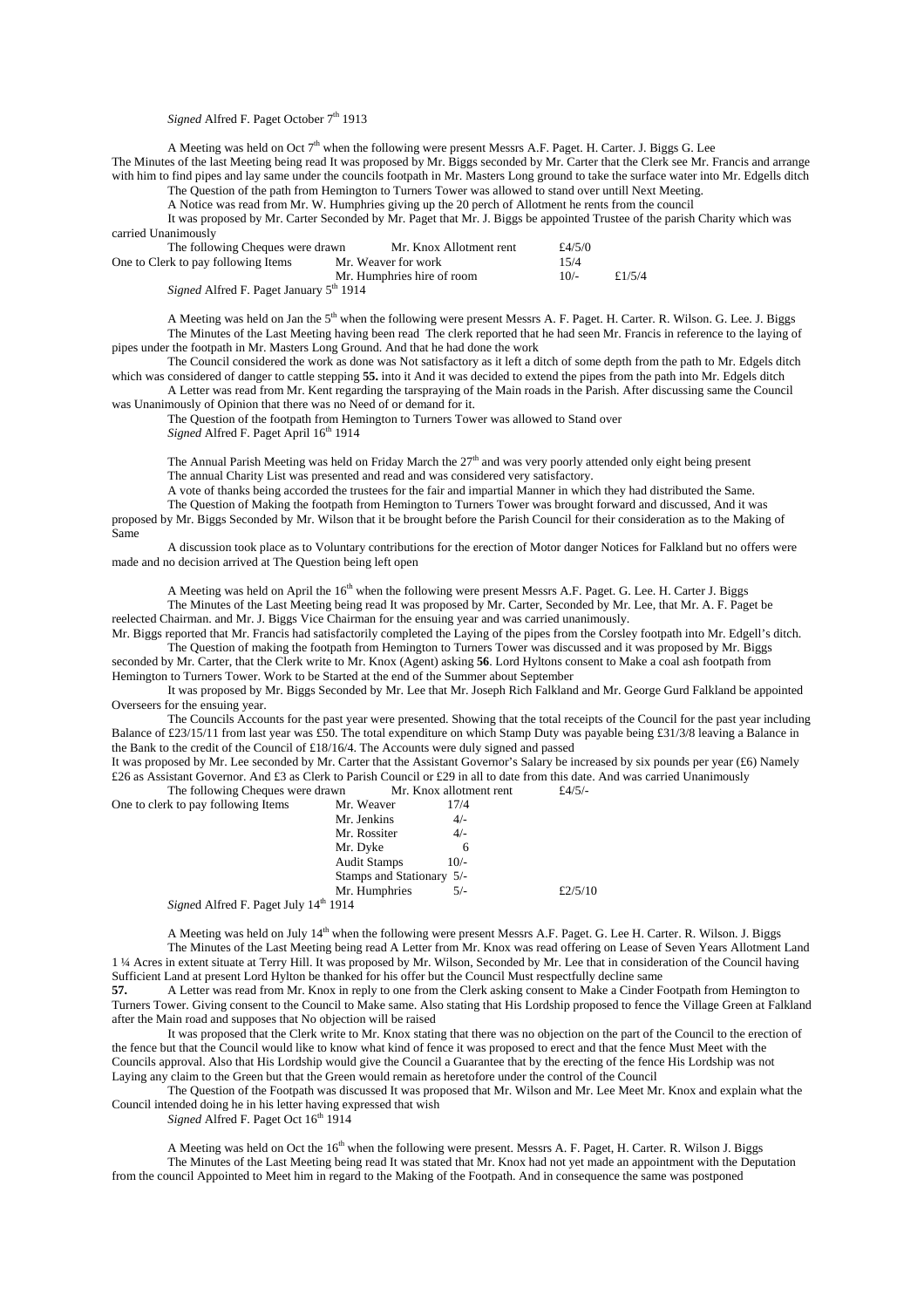A Letter was read from The Marquess of Bath in regard to the raising of Subscriptions by the council towards H.R.H The Prince of Wale's *(sic*) Fund The council decided to Acknowledge His Lordship's Letter and to inform His Lordship what steps the parish was already taking towards same.

It was reported that the Briars overhung the footpath at the Stile in Bouffees and it was decided to ask Weaver to cut them back. It was reported that Mr. Price was obstructing the footpath at Chickwell by placing a trough across same. it was decided to write Mr. Price asking him to remove the obstruction. Also **58**. to cut back the bushes overhanging the footpath near Mr. Mattick's Farm.<br>The following Chaques ware drawn. Mr. Knox Allotmant Pant.  $f_A/5/2$ The following Cheques were drawn

| The following cheques were drawn           |             | <u>mi anda modificium in</u> | $\sim$ T/ $\sim$ $\prime$ |
|--------------------------------------------|-------------|------------------------------|---------------------------|
| One to Clerk to pay following items        | Mr. Francis | 14/3                         |                           |
|                                            | Mr. Weaver  | 15/8                         | £ $1/9/11$                |
| <i>Signed</i> Alfred F. Paget January 1915 |             |                              |                           |

A Meeting was held on Jan the  $15<sup>th</sup>$  when the following were present Messrs A.F.Paget. R. Wilson. H.Carter G.Lee. J. Biggs The Minutes of the Last Meeting being read It was reported that Mr. Knox had Not yet Made an appointment to Meet Committee appointed to Meet him in regard to the Making of the footpath from Hemington to Turners Tower

The clerk reported that he had written to Lord Bath informing His Lordship what steps the parish was taking in regard to subscriptions towards the different t funds got up in aid of the war. It was reported that Mr. Price had not cut the bushes overhanging the footpath leading from Chickwell Farm to Mr. Mattick's Neither had he removed the water trough from the footpath. It was decided to write Mr. Price asking him to cut the bushes and to remove the Trough within 28 Days or the Council would apply to the Rural District Council asking them to protect their rights in the Matter

It was reported that the water at Kingmans Farm overflowed the footpath It was proposed by Mr. Wilson Seconded by Mr. Biggs, that the Council go and inspect it and decide could be best done to alter it . The clerk to write Mr. Knox asking him to Meet the Council at the same time. The council decided to inspect on Friday Jan the  $22<sup>nd</sup>$  at  $\frac{1}{2}$  past 2 o' clock in the afternoon The following bills were paid Mr. Weaver £1/1/-  $\pounds 1/1$ /-

Signed Alfred F. Paget March 30<sup>th</sup> 1915

A Meeting was held on March the 30<sup>th</sup> when the following were present Messrs A.F. Paget. R. Wilson. J. Biggs H. Carter. G. Lee The Minutes of the last Meeting being read **59.** The Clerk reported that he had seen Mr. Price and that he had promised to cut the bushes but said that the Trough was not in the Public Right of way. The council decided to let the Question of the trough remain in abeyance untill it had been inspected

Mr. Wilson reported that the Committee met Mr. Knox in regard to the water at Kingmans Farm. And that Mr. Knox suggested that the Council send a man to open up the Drain and so put a stop to the water overflowing

The council decided that the Drain belonged to the Ammerdown Estate upon whom devolved the duty of doing the work. And it was decided to write Mr. Knox informing him to that effect and asking him to kindly take steps towards stopping the overflow of water. Also informing him that the Rural District Council's Surveyor denied their Liability to do the work.

The following Cheques were drawn Mr. Knox Allotment Rent  $£4/5/-\text{rk}$  to pay following Items Hadden and Best  $1/-$ One to Clerk to pay following Items Hadden and Best 1/-Ditto 1/-

| Ditto                    | $1/-$  |           |
|--------------------------|--------|-----------|
| Mr. M. Humphries 10/-    |        |           |
| Mr. J. Jenkins           | 4/6    |           |
| Mr. J. Rossiter          | $4/-$  |           |
| Mr. B. Weaver            | $12/-$ |           |
| Audit Stamp              | $5/-$  |           |
| Stamps and Stationary5/- |        | £ $2/2/6$ |

The Annual Parish Meeting followed no-one but the Council being present. The Parish Accounts were produced and read. Also a Statement as to the manner in which the Parish Charities had been distributed

*Signed* Alfred F. Paget April 13<sup>th</sup> 1915

A Meeting of the Council was held on April the 13<sup>th</sup> the following being present Messrs A.F. Paget R. Wilson G. Lee. H. Carter. J. Biggs

It being the Annual Council Meeting, it was proposed by Mr. Lee Seconded by Mr. Wilson that Mr. Paget be reelected Chairman and Mr. Biggs Vice Chairman both proposals being carried Unanimously

The Minutes of the Last Meeting being read **60.** It was proposed by Mr. Biggs seconded by Mr. Carter that Mr. Joseph Rich Falkland and Mr. George Gurd Falkland be reelected Overseers for the ensuing year

The Clerk reported that he had written to Mr. Knox in regard to the water at Kingmans Farm And that he had received a reply saying that the Council had nothing to do with the water on His lordship's Farm at Kingmans.

The Councils accounts for the past year were presented. Showing that the total receipts for the past year including Balance from Last year of £18/16/4 was £29/3/8. The total expenditure was £19/14/3. Leaving a Balance in Bank to the credit of the Council of £9/9/5

*Signed* Alfred F. Paget July 23rd 1915

A Meeting was held on July  $23<sup>rd</sup>$  when the following were present. Messrs A.F. Paget H. Carter. G. Lee The Minutes of the last Meeting were read

There was no other business before the Council to be transacted.

*Signed* Alfred F. Paget October 19<sup>th</sup> 1915

A Meeting was held on October the 19<sup>th</sup> when the following were present. Messrs A.F.Paget H. Carter. J. Biggs

The Minutes of the Last Meeting being read The Clerk read a Letter from the Local Government Board. Stating that all elections of Councillors had been postponed for a year.

A Letter from the Land Valuation Officer was also read. Also a provisional valuation paper from the Land Valuation Office regarding the Village Green at Falkland.

Mr. Abraham's term of office as trustee of the Parish Charity having expired and he having expressed his willingness to serve again. It was proposed by Mr. Carter seconded by Mr. Biggs, that Mr. Abraham be reappointed, which was duly Carried.<br>The following Cheques were drawn Mr. Knox Allotment rent £4/5/-

The following Cheques were drawn Mr. Knox Allotment rent Mr. Weaver  $\frac{\text{Mr. Knox Algorithm}}{4.1/3/4}$ 

Mr. Weaver  $\text{£}1/3/4$   $\text{£}1/3/4$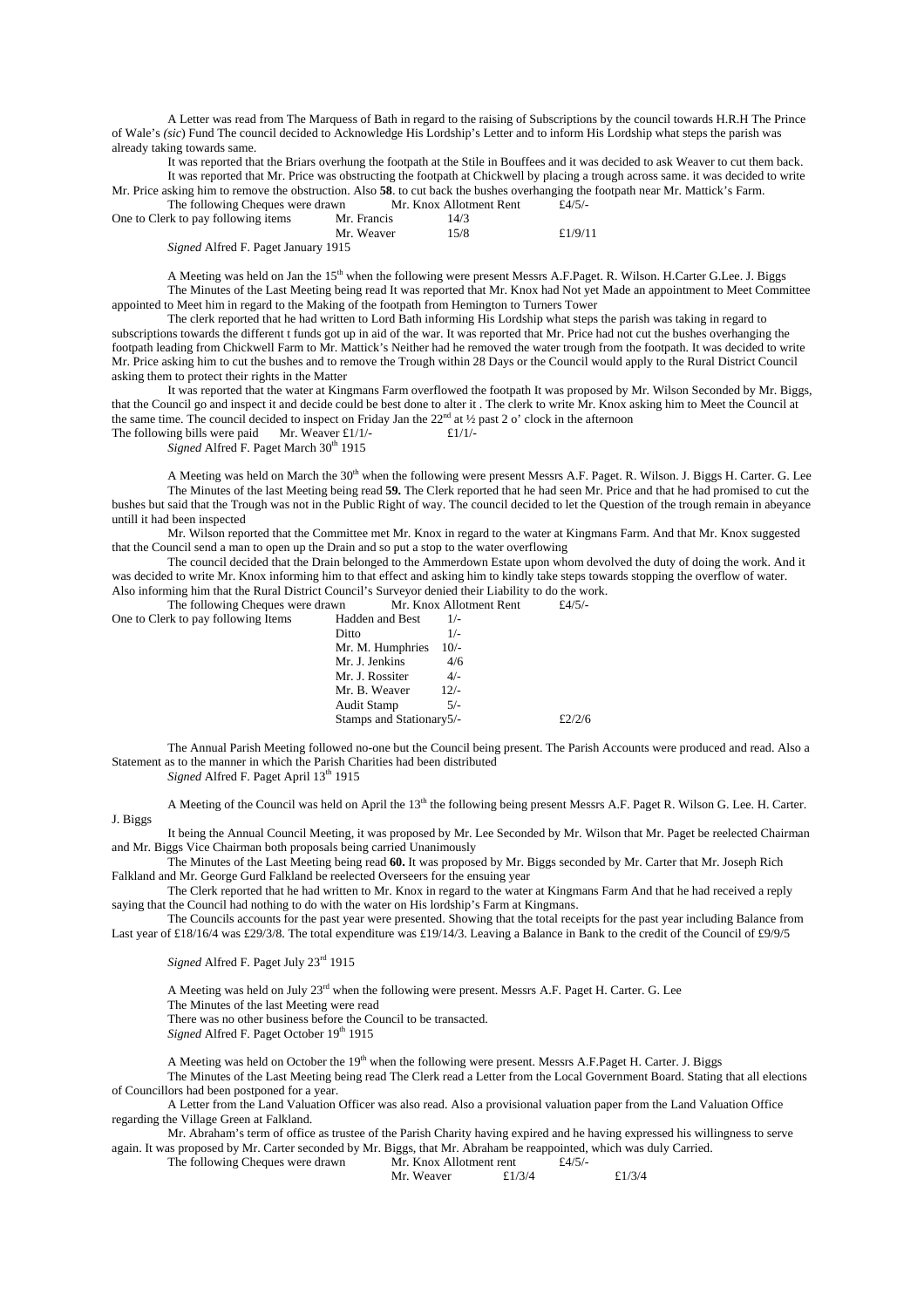## *Signed* Alfred F. Paget March 28<sup>th</sup> 1916

**61.** A meeting of the Council was held on March 28<sup>th</sup> when the following were present Messrs A.F. Paget H. Carter J. Biggs The Minutes of the last Meeting being read The Clerk presented the Quarterly bills of the Council for which Cheques for the were drawn. Mr. Knox Allotment rent  $f_4/5/2$ following were drawn Mr. Knox Allotment rent

| One to Clerk to pay following Items | Hadden and Best              | $1/-$ |           |
|-------------------------------------|------------------------------|-------|-----------|
|                                     | Mr. J. Rossiter              | $5/-$ |           |
|                                     | Mr. B. Weaver                | 16/8  |           |
|                                     | Mr. M. Humphries             | 7/6   |           |
|                                     | Mr. Mattick Hire of School   | $5/-$ |           |
|                                     | <b>Stamps and Stationary</b> | 5/-   |           |
|                                     | <b>Audit Stamps</b>          | $5/-$ | £ $2/5/2$ |
|                                     |                              |       |           |

The Annual Parish Meeting followed only one attending besides the Council. The Parish Accounts were produced and read Also a Statement of the way in which the Parish Charity had been distributed

*Signed* Alfred F. Paget April 13<sup>th</sup> 1916

Biggs

The Annual Council Meeting was held on April the 13<sup>th</sup> when the following were present Messrs A. F. Paget. H. Carter and J.

The Minutes of the last Meeting having been read It was proposed by Mr. Biggs Seconded by Mr. Carter, that Mr. Paget be elected Chairman for the ensuing year.

It was proposed by Mr. Carter seconded by Mr. Paget, that Mr. Biggs be elected Vice Chairman. both proposals being carried. It was proposed by Mr. Biggs seconded by Mr. Carter that Mr. Joseph Rich Falkland and Mr. John Lawrence Highchurch be appointed Overseers for the ensuing year.

Owing to the nonattendance of the Council's meetings by Mr. Lee and Mr. Wilson, It was proposed by Mr. Biggs Seconded by Mr. Carter, that the Clerk see them both and ask them to attend the Next Meeting of the Council, or send in their resignation as Members of the Council, in the event of their failing to do either, the Council would, in accordance with their powers, proceed to elect two others to fill their places as Members of the Hemington Parish Council.

The Parish Books of Account and Balance sheet for the past year were presented **62.** and passed. Showing that the total expenditure for the year was £11/18/6 And the Receipts including Balance brought forward was £20/13/3 leaving a balance in Bank on March the 31<sup>st</sup> to the Credit of the Council of  $\text{\pounds}8/14/9$ 

Signed Alfred F. Paget October 10<sup>th</sup> 1916

A Meeting was held on Oct  $10^{\text{th}}$  the following being present Messrs A.F. Paget. G. Lee. R. Wilson. H. Carter

The Minutes of the Last Meeting being read. The clerk reported that he had received Notice from F. Burgess and Mrs. Latcham to give up the Allotment Land they hold from the Council on Mar  $25<sup>th</sup>$  Next

The clerk was instructed to see Mr. Jenkins and offer him Five Shillings to Cut and Lay the 10 perch of Hedge from Mr. Padfields field to the Gate in the Falkland Allotment And three shillings to trim the other Hedges Should he refuse to accept the offer, to offer it to Mr. B. Weaver.

| The following Cheques were drawn                        |             | Mr. Knox Allotment Rent | f4/5/ |
|---------------------------------------------------------|-------------|-------------------------|-------|
| One to clerk to pay following items                     | Mr. Weaver  | 12/2                    |       |
|                                                         | Mr. Mattick | $5/-$                   | 17/2  |
| <i>Signed</i> Alfred F. Paget Jan 12 <sup>th</sup> 1917 |             |                         |       |

A Meeting was held on Jan 12<sup>th</sup> the following being present Messrs A.F. Paget. R. Wilson and H. Carter

The Minutes of the last Meeting being read The clerk reported that M. Jenkins had agreed to cut and Lay the 10 perch of Hedge, and trim the others at the price offered by the council.

*Signed* Alfred F. Paget March 22<sup>nd</sup> 1917

A Meeting was held on Mar 22nd the following being present Messrs A. F. Paget. R. Wilson and H. Carter

The Minutes of the Last Meeting being read A Letter was read from the Somersetshire War, Agricultural Committee in regard to the Cultivation of Allotments and Gardens, but as there was no Allotment or Garden that would be uncultivated the Council felt that they could do nothing.

The Question of the Local Government Boards Letter on registration was allowed to stand over.<br>The following Cheques were drawn Mr. Knox Allotment Rent  $f4/5/$ -

The following Cheques were drawn

| <b>63.</b> One to Clerk to pay following Items        | Hire of School           | $5/-$  |            |
|-------------------------------------------------------|--------------------------|--------|------------|
|                                                       | Mr. B. Weaver            | 9/4    |            |
|                                                       | Mr. Dyke                 | 6      |            |
|                                                       | <b>Hadden and Best</b>   | 6/11   |            |
|                                                       | Mr. Jenkins              | $8/-$  |            |
|                                                       | Hire of School           | $5/-$  |            |
|                                                       | Mr. Humphries            | $10/-$ |            |
|                                                       | Stamps and Stationary5/- |        |            |
|                                                       | <b>Audit Stamps</b>      | $5/-$  | £ $2/14/9$ |
| $1.10 \pm 0.02$ $1.1 \pm 0.1$ $1.1 \pm 0.1$<br>$\sim$ |                          |        |            |

*Signed* Alfred F. Paget April 12<sup>th</sup> 1917

The Annual Parish Meeting was held on Mar 29<sup>th</sup> only four being present.

The Rev A. Young was voted to the Chair.

The charity List was presented and read. Also the Balance Sheet of the council.

A discussion on National Service took place, but as the attendance was so small nothing was done.

A Meeting was held on April the  $12<sup>th</sup>$  the following being present Messrs A.F. Paget H. Carter R. Wilson

The Minutes of the last Meeting being read It was proposed by Mr. Wilson Seconded by Mr. Carter, that Mr. Paget be elected Chairman for the ensuing year

It was proposed by Mr. Paget Seconded by Mr. Carter that Mr. Biggs be elected Vice Chairman, both proposals being carried.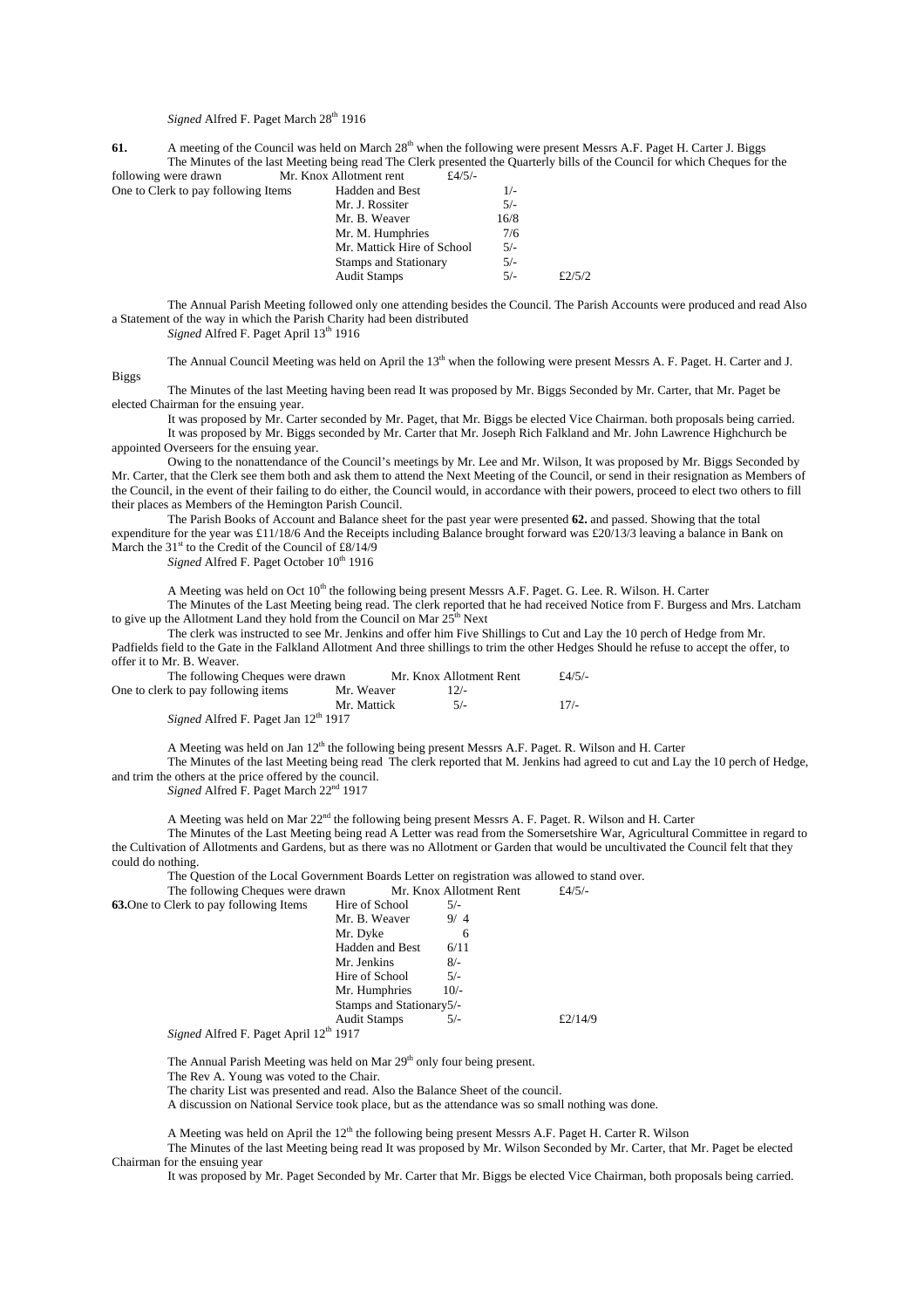It was proposed by Mr. Wilson Seconded by Mr. Carter that Mr. Rich and Mr. Lawrence be re-elected Overseers for the coming

year. The Parish Books of Account and Balance Sheet for the past year was presented and passed. Showing that the expenditure for the Year was £11/13/9. And the Receipts including Balance from last year brought forward was £19/15/7, leaving a balance in Bank on March the 31<sup>st</sup> to the Credit of the Council of  $£8/1/10$ 

It was proposed by Mr. Carter seconded by Mr Paget, that owing to increased work the Assistant Overseers Salary be increased by £10 per year (Ten pounds) to date from this Date. And was carried Unanimously

*Signed* Alfred F. Paget Sept 21st 1917

**64.** A Meeting was held on Sept 21st the following being present Messrs A.F. Paget H. Carter. G. Lee

The Minutes of the last Meeting being read The Clerk reported that Mr. Weaver had stated to him that the water had overflowed from Mr. Edgell's ditch. And had washed away the footpath. Also that five of the pipes under the path had been broken.

It was proposed by Mr. Lee Seconded by Mr. Carter that the Clerk see Mr. Francis. And ask him to do the repairs to the footpath also the pipes

The clerk also reported that he had received an application for a Grass Field of from five to twelve acres from Mr. G. Beck Turners Tower.

It was proposed by Mr. Carter that the Clerk write Mr. Knox Agent to Lord Hylton, asking if he had a field to let that would be suitable, and if so would he let it to Mr. Beck.

Mr. Biggs term as trustee of the parish Charity having expired. It was proposed by Mr. Paget, Seconded by Mr. Carter, that Mr. Biggs be reappointed And was carried Unanimously

The following Cheques were drawn Mr. Knox Allotment Rent £4/5/-*Signed* Alfred F. Paget Jan 11<sup>th</sup> 1918

A Meeting was held on Jan  $11<sup>th</sup>$  the following being present Messrs A.F. Paget H. Carter G. Lee

The Minutes of the last Meeting being read, The clerk reported that he had seen Mr. Francis in reference to repairing the Council's footpath at the Tower, And that Mr. Francis had agreed to do the Work. Also that he had written Mr. Knox in reference to procuring a field for Mr. G. Beck, And had received a reply stating that he had Not got a field to Let, but should Mr. Uphill who had removed to Buckland, Give up the one he rented, He would let it to Mr. Beck.

Signed Alfred F. Paget March 27<sup>th</sup> 1918

65. A Meeting was held on March 27<sup>th</sup> the following being present Messrs A.F. Paget H. Carter. J. Biggs The Minutes of the last Meeting being read The Clerk reported that Mr. Francis had Not yet done the repairs to the footpath in

Mr. Masters Field. Also that No Field had yet been secured for Mr. Beck The following Cheques were drawn Mr. Knox Allotment Rent £4/5/-One to Clerk to

| One to Clerk to pay following items    | Mr. B. Weaver                | £ $1/9/$ - |            |
|----------------------------------------|------------------------------|------------|------------|
|                                        | Mr. J. Jenkins               | $4/-$      |            |
|                                        | Mr. M. Humphries             | 7/6        |            |
|                                        | Audit Stamp                  | $5/-$      |            |
|                                        | <b>Stamps and Stationary</b> | $5/-$      | £ $2/10/6$ |
| Signed Alfred F. Paget April 13th 1918 |                              |            |            |

The Annual Parish meeting followed only one attending.

The List of the distribution of the parish Charities was read Also the Balance Sheet of the Council The principal business before the Meeting was the taking up of Allotments in response to an appeal from the War Agricultural Committee but as No-one attended Nothing could be done

The Annual Council Meeting was held on April the 13<sup>th</sup> the following being present Messrs A.F. Paget H. Carter. J. Biggs The minutes of the last Meeting being read It was proposed by Mr. Carter Seconded by Mr. Biggs that Mr. Paget be elected

Chairman for the ensuing year.

It was proposed by Mr. Paget seconded by Mr. Carter that Mr. Biggs be elected Vice Chairman, both proposals being Carried It was proposed by Mr. Biggs seconded by Mr. Carter that Mr. Joseph Rich and Mr. John Lawrence be reappointed Overseers for the coming year which was duly Carried.

The Books and Balance Sheet of the council was presented and passed Showing that the Receipts for the year including Balance from last year was £19/15/5 Expenditure £11/0/6 leaving a Balance in Bank to the Credit of the Council on Mar  $31<sup>st</sup>$  of £8/14/11 Signed Alfred F. Paget Oct 1<sup>st</sup> 1918

66. A Meeting was held on Oct 1<sup>st</sup> the following being present Messrs A. F. Paget. H. Carter J. Biggs The Minutes of last Meeting being read It was proposed by Mr. Biggs Seconded by Mr. Carter, that owing to the increased price of Postage and Stationary, the present Sum of five shillings allowed for same, be increased to Ten Shillings

The following Cheques were drawn Mr. Knox Allotment Rent £4/5/-One to Clerk to pay following Items Mr. B. Weaver 18/8

| One to Clerk to pay following fields                | IVII. D. Weavel  | 10/0 |           |
|-----------------------------------------------------|------------------|------|-----------|
|                                                     | Mr. M. Humphries |      | £ $1/3/8$ |
| Signed Alfred F. Paget January 2 <sup>nd</sup> 1919 |                  |      |           |

A Meeting was held on Jan 2<sup>nd</sup> the following being present Messrs A. F. Paget H. Carter J. Biggs R. Wilson The Minutes of the Last Meeting being read. A discussion on the Housing Scheme for the parish took place Namely on the site chosen and the eight Houses proposed to be erected

An application by the Clerk for an increase of Salary was also discussed. After fully discussing same. It was proposed by Mr. Wilson seconded by Mr. Carter, that the Salary be Increased by twenty pounds (£20) per year on the following Grounds. For work in Collecting the Allotment Rent. Increase of work in connection with the Rates. Extra expenses in attending Meetings at Frome and elsewhere. Also to His having to pay Income Tax on his present Salary owing to the reduction of the Income Limit by the chancellor of the Exchequer, but principally owing to the Increased Value of Labour and High price of Living due to the War The Increase to date from Sept 29<sup>th</sup> The proposal being carried Unanimously

Signed Alfred F. Paget March 17th 1919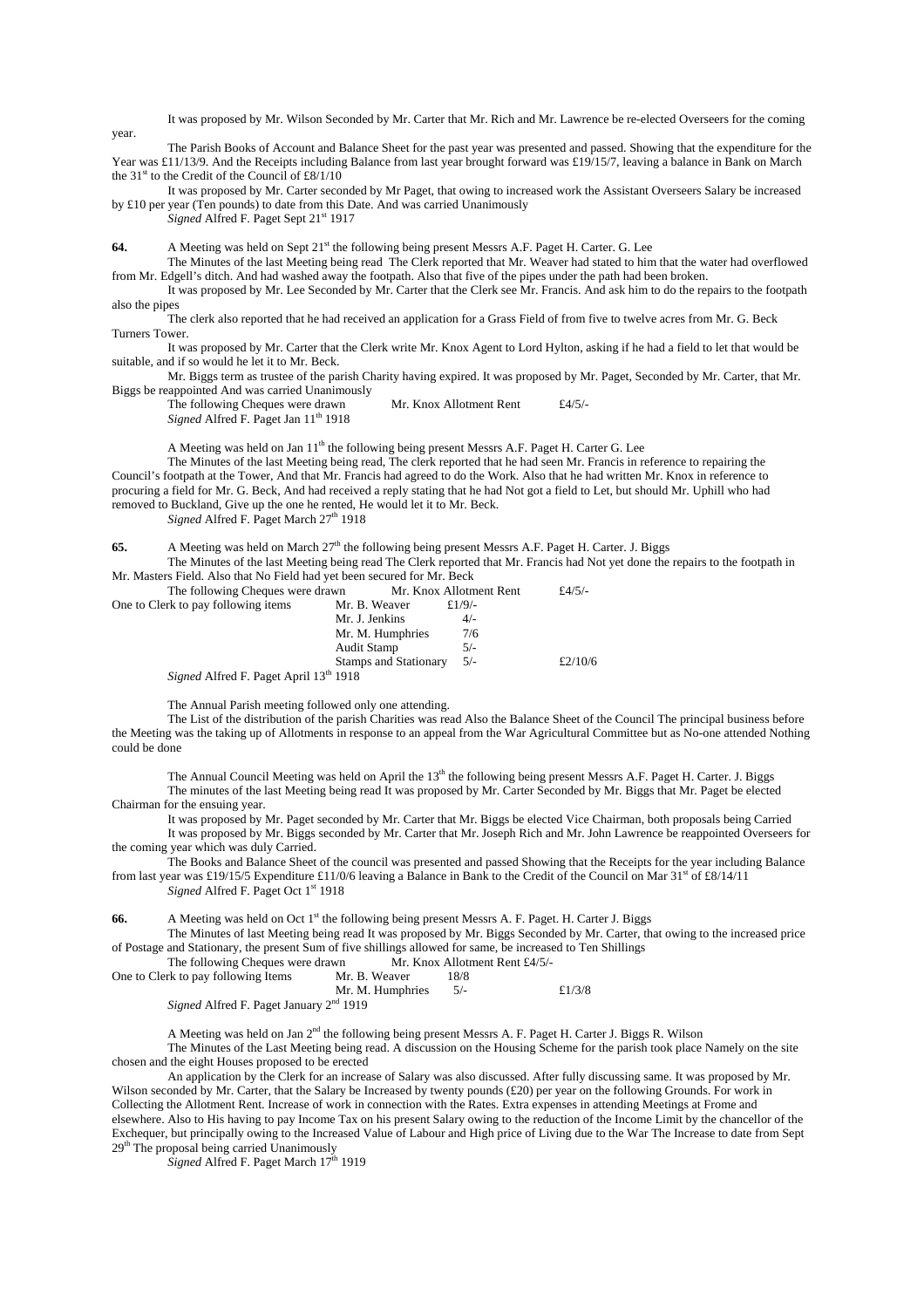A Meeting was held on Mar 17<sup>th</sup> the following being present Messrs A.F. Paget R. Wilson. H. Carter. J. Biggs

The Minutes of the Last Meeting being read A Letter was read from the County Council relating to the destruction of Rats Also a Circular Letter from the Selwood Parish Council on the same subject. After discussing same, the council decided to take no Action **67.** A Letter was read from the Somerset Fruit Society relating to the Supply of seed potatoes, but owing to the outbreak of wart Disease No Action was taken

| The following Cheques were drawn                              | Mr. Knox Allotment Rent      |        |         | £4/5/- |
|---------------------------------------------------------------|------------------------------|--------|---------|--------|
| One To Clerk to pay following Items                           | Mr. M. Humphries             | 2/6    |         |        |
|                                                               | Mr. B. Weaver                | 16/4   |         |        |
|                                                               | <b>Hadden and Best</b>       | $2/-$  |         |        |
|                                                               | Mr. J. Jenkins               | $5/-$  |         |        |
|                                                               | Audit Stamp                  | $5/-$  |         |        |
|                                                               | <b>Stamps and Stationary</b> | $10/-$ | £2/0/10 |        |
| <i>Signed</i> Theodore James Biggs April 19th <sub>1919</sub> |                              |        |         |        |

The Parish Meeting for the Election of Parish Councillors was held in the Council School Hemington on March the  $17<sup>th</sup>$  And was fairly well attended. Seven Nomination papers were handed in for the Five Seats on the Council from the following Messrs T. J. Biggs H. Carter J. G. Green A. H. Loader W.H. Pitman R. C. Wilson F. Weaver

Mr. E. Abraham Falkland Occupied the Chair Upon a Show of Hands the following was the result Messrs T. J. Biggs 22, H. Carter 21, J. G. Green 14, A.H. Loader 12, W. H. Pitman 11, R. C. Wilson 11, F. Weaver 17.

As the election was considered unsatisfactory a Poll was demanded by Mr. R. C. Wilson Falkland, to which there were Nine assentors As the Demand was not withdrawn the Chairman Stated the Poll would be taken on Monday April the Seventh

Result of the Poll for Guardian and Rural District Councillor Held on April the 7<sup>th</sup> Mr. Beynon presiding for which two were nominated Mr. George Nicholas 88 Mr. Joseph Mattick 69

The returning Officer declared Mr. G. Nicholas duly elected

The election of Parish Councillors took place at the same time for the five seats on the Council for which Seven were nominated with the following result Mr. T. J. Biggs 88, **68.** Mr. H. Carter 80, Mr. W.H. Pitman 74, Mr. J. G. Green 77, Mr. A.H. Loader 67, Mr. F. Weaver 77, Mr. R. C. Wilson 63

The Returning Officer declared that Mr. T. J. Biggs Mr. H. Carter Mr. J. G. Green Mr. F. Weaver and Mr. W. H. Pitman were duly elected Parish Councillors for the parish of Hemington

The first Meeting of the Newly elected Parish Council was held on April the 19<sup>th</sup> The following being present Messrs T. J. Biggs. W.H. Pitman. F. Weaver H. Carter and J.G. Green

Having signed the declaration of Office. It was proposed by Mr. Weaver seconded by Mr. Carter that Mr. Biggs be elected Chairman of the Council. It was proposed by Mr. Carter seconded by Mr. Weaver that Mr. Pitman be Vice Chairman both proposals being Carried Unanimously.

Mr. Biggs having taken the Chair. The Minutes of the Last Meeting was read and duly signed.

It was proposed by Mr. Pitman seconded by Mr. Carter that Mr. Joseph Rich and Mr. John Lawrence be reappointed Overseers for the ensuing year and was duly carried.

It was proposed by Mr. Pitman seconded by Mr. Carter that a Precept for £6 be served on the Overseers to Meet expenses of elections and was duly carried

It was proposed by Mr. Weaver seconded by Mr. Green. that Mr. Pitman see Mr. Edgell in reference to His ditch by the side of the Councils footpath and ask him to dig it a little deeper and thereby save the footpath being injured by the overflow of water caused by the ditch not being deep enough to properly carry it away, and report at the Next Meeting.

A discussion on the footpath from Hemington to Turners Tower took place. And it was decided to let it stand over.

The Balance Sheet of the Council together with the book of Accounts were presented showing that the receipts for the past year including balance brought forward from last year was £19/17/3. Expenditure £11/14/6 leaving a balance to the Credit of the Council at the Bank on Mar the  $31<sup>st</sup>$  of £8/2/9

Signed T.J. Biggs Chairman June 5<sup>th</sup> 1919

**69.** A Meeting was held on June the 5<sup>th</sup> the following being present Messrs T. J. Biggs F. Weaver W. Pitman The Minutes of the last Meeting being read Mr. Pitman reported that he had Seen Mr. Edgell in reference to his ditch and that he had

promised to have it cleaned out before the wet weather Set in. Also that the rails on Bladick Bridge were gone and wanted New ones. It was proposed by Mr. Weaver seconded by Mr. Biggs that the Clerk see Mr. Rigler and ask him to repair the bridge.

The Question of the footpath from Hemington to Turners Tower was allowed to Stand over.

A Letter was read from the Education Committee in reference to the Appointment of two School Managers

It was proposed by Mr. Pitman seconded by Mr. Weaver that Mr. Biggs be reappointed for the term of 3 years or untill he Resigns or is removed by the body appointing. It was proposed by Mr. Weaver Seconded by Mr. Biggs that Mr. Pitman be also appointed for the same term and upon the same conditions as Mr. Biggs, both proposals being carried.

| The following Cheque was drawn                                   | Mr. W.R. Kent Election Expenses | £5/15/10 |
|------------------------------------------------------------------|---------------------------------|----------|
| <i>Signed</i> T.J.Biggs Chairman September 30 <sup>th</sup> 1919 |                                 |          |

Under the Auspices of the Parish Council a general Parish Meeting was held in the Council School Hemington for the purpose of discussing and arriving at a decision as to the best way for the parish to Celebrate the Victory and the Signing of peace upon the successful termination of the greatest War that this Country has ever been engaged in. After fully discussing same it was Unanimously agreed to give the Schoolchildren and all Old People of 65 years and over a free Tea Also to give all Young men belonging to the parish and who had served in any branch of His Majestys Army during the War a Free Meat Supper. And some little Souvener *(sic*) to be decided upon as a slight recognition of their Services rendered to their King and Country during this Great and disastrous War.

It was also decided to engage a Band and to draw up a Schedule of Sports of all descriptions for Old and Young to indulge in. to be held in the Football Field Kindly lent by Mr. Pitman on August the  $5<sup>th</sup>$ 

The above celebration took place on August the  $5<sup>th</sup>$  and was very largely attended and proved a decided success. The band Met the Schoolchildren on the village Green where also was gathered 70. people dressed in fancy Costumes. Ladies and Gentlemen riding decorated Bicycles, the Band after playing a few tunes Headed the procession and the whole gathering Marched to the Field, where after